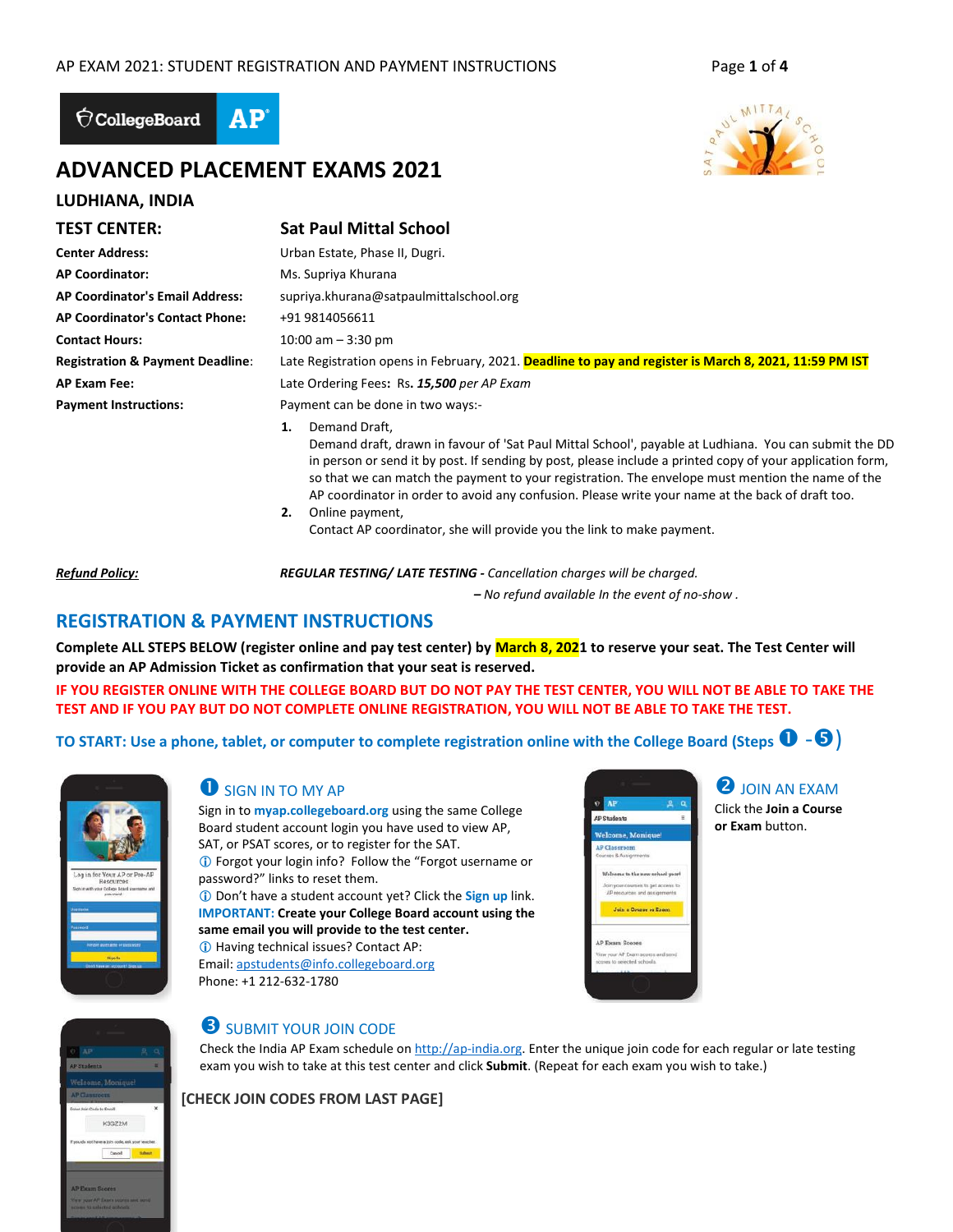#### AP EXAM 2021: STUDENT REGISTRATION AND PAYMENT INSTRUCTIONS Page **2** of **4**



### **4** VERIFY EXAM INFORMATION

Confirm the exam name, exam date, and test center name are what you want. Click the **Join a Course or Exam** button.

| School You Attend *<br>Sample High School                                                                                                                                                           |  |
|-----------------------------------------------------------------------------------------------------------------------------------------------------------------------------------------------------|--|
|                                                                                                                                                                                                     |  |
| Fiber by School Zip Emed for<br>school search?<br>If midtake schools are listed after you.<br>arter your school name, use the field<br>n) find rout settool by po-cede<br>Ether are code for school |  |
| Current Crade Level *                                                                                                                                                                               |  |
| 11th grade                                                                                                                                                                                          |  |

# **S** FILL OUT REGISTRATION INFORMATION

The first time you register in My AP, you'll need to fill out some registration information. Provide accurate information – this will be on your personalized AP labels for exam day. You only have to do this once.

Repeat steps  $\bullet$  -  $\bullet$  for each exam you wish to take.



### **O** PAY TEST CENTER WITHIN 3 DAYS OF COMPLETING ONLINE REGISTRATION OR BY March 8, 2021, WHICHEVER COMES FIRST. EMAIL YOUR PAYMENT DETAILS TO THE TEST CENTER COORDINATOR SO THAT THE TEST CENTER MAY MATCH YOUR PAYMENT TO YOUR ONLINE REGISTRATION.

FILL IN THE INFO BELOW AND EMAIL TO THE TEST CENTER COORDINATOR:

- Student First Name: \_\_
- Student Last Name: \_\_\_\_
- Student Primary Email (same as on your College Board account):
- Student Mobile:
- Student Date of Birth (DDMMYYYY): \_\_\_\_\_\_\_\_\_\_\_\_\_\_\_\_\_\_ (see age acknowledgement below)
- List All Exams You Registered for Online:
	- $\circ$  Window: Admin 1 Admin 2  $\frac{1}{\sqrt{1-\frac{1}{2}}\sqrt{1-\frac{1}{2}}\sqrt{1-\frac{1}{2}}\sqrt{1-\frac{1}{2}}$ 
		- Admin 3  $\overline{\phantom{a}}$
	- o Reason for not testing in Admin 1:
- How will you pay?  $\square$  Demand Draft  $\square$  Online banking
	- o Details of online payment (as applicable)
		- o DD Issuing Bank or Bank Name (as applicable)

**BY PAYING THE TEST CENTER, YOU ACKNOWLEDGE YOU HAVE READ AND UNDERSTAND ALL AP EXAM TEST CENTER POLICIES.**

- I acknowledge that I will be under 21 years old (born after May 31, 2000) at the time of taking any AP Exams in May 2021.
- I acknowledge that I will need to pay the test center and register online with the College Board by the stated deadline to complete my AP Exam registration and receive an Admission Ticket from the test center, or I will not be able to test.
- I acknowledge that I have read and agree to test center policies above, with respect to payment deadline, payment instructions, refunds and cancellations.
- I acknowledge that I will bring my Admission Ticket along with an original, VALID PASSPORT or AADHAR CARD to the test center on exam day, or I will not be able to test.
- Photocopies of the ID will not be accepted.
- Plan visa applications or ID renewals in advance,



# RECEIVE ADMISSION TICKET FROM TEST CENTER

The test center will provide an admission ticket to you after they have ordered your exams. This ticket is confirmation your seat has been reserved. You will need this ticket on exam day, along with an original, valid passport or Aadhar Card, or you will not be able to test.

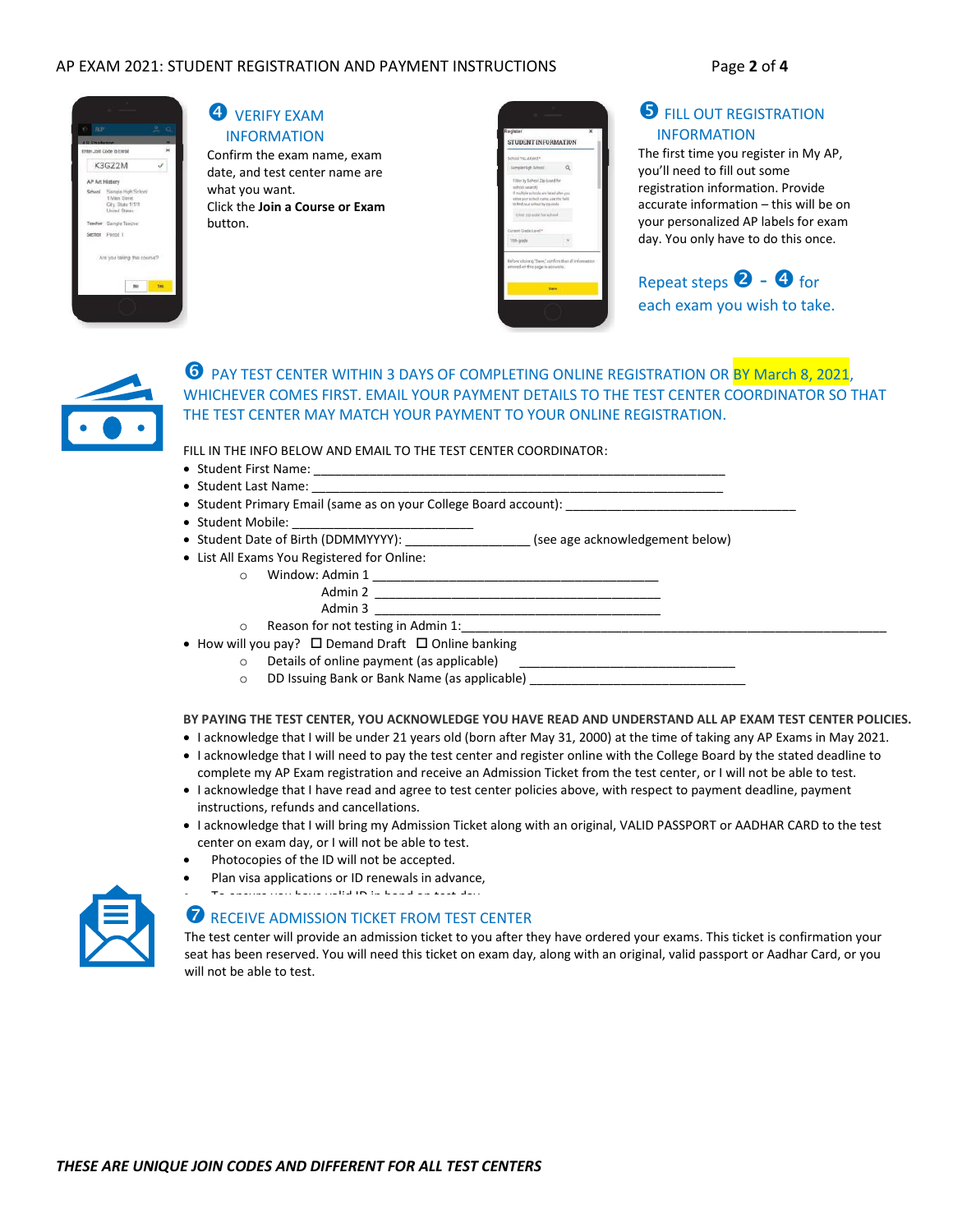| <b>Course Name</b>                       | <b>Section Name</b>    | <b>Join Code</b> |
|------------------------------------------|------------------------|------------------|
| <b>AP Art History</b>                    | <b>Regular testing</b> | 2473PZ           |
| AP Art History                           | Late testing           | 9KKGAG           |
| <b>AP Biology</b>                        | <b>Regular testing</b> | 22KZDR           |
| <b>AP Biology</b>                        | Late testing           | 2AXA63           |
| <b>AP Calculus AB</b>                    | <b>Regular testing</b> | APG9AN           |
| <b>AP Calculus AB</b>                    | Late testing           | 7JPRXK           |
| <b>AP Calculus BC</b>                    | <b>Regular testing</b> | <b>7QNY96</b>    |
| <b>AP Calculus BC</b>                    | Late testing           | <b>JDA9YG</b>    |
| <b>AP Chemistry</b>                      | <b>Regular testing</b> | RPMV69           |
| <b>AP Chemistry</b>                      | Late testing           | <b>ZYKQYR</b>    |
| AP Comparative Government and Politics   | <b>Regular testing</b> | 6A7DX9           |
| AP Comparative Government and Politics   | Late testing           | G46ZDJ           |
| AP English Language and Composition      | <b>Regular testing</b> | YDWKP6           |
| AP English Language and Composition      | Late testing           | AK4QJM           |
| AP English Literature and Composition    | <b>Regular testing</b> | <b>YGAVJE</b>    |
| AP English Literature and Composition    | Late testing           | 9PXVW7           |
| AP Environmental Science                 | <b>Regular testing</b> | <b>XK9A94</b>    |
| AP Environmental Science                 | Late testing           | 4ADNMJ           |
| AP European History                      | <b>Regular testing</b> | 79PWZD           |
| AP European History                      | Late testing           | X4EA2A           |
| AP Human Geography                       | <b>Regular testing</b> | <b>NP329N</b>    |
| AP Human Geography                       | Late testing           | RJ4NEZ           |
| <b>AP Macroeconomics</b>                 | <b>Regular testing</b> | <b>RJ7VRP</b>    |
| <b>AP Macroeconomics</b>                 | Late testing           | 4NPAJQ           |
| <b>AP Microeconomics</b>                 | <b>Regular testing</b> | GPMW74           |
| <b>AP Microeconomics</b>                 | Late testing           | XY27QA           |
| AP Physics 1                             | <b>Regular testing</b> | RK2YP6           |
| AP Physics 1                             | Late testing           | 64NRMD           |
| <b>AP Physics 2</b>                      | <b>Regular testing</b> | ZP2XVV           |
| AP Physics 2                             | Late testing           | E7EQG2           |
| AP Physics C: Electricity and Magnetism  | <b>Regular testing</b> | 7RAMKD           |
| AP Physics C: Electricity and Magnetism  | Late testing           | 3MPJEN           |
| AP Physics C: Mechanics                  | <b>Regular testing</b> | XDV9R4           |
| AP Physics C: Mechanics                  | Late testing           | EY2GJJ           |
| <b>AP Psychology</b>                     | <b>Regular testing</b> | 3D3JMK           |
| AP Psychology                            | Late testing           | <b>NNJPYG</b>    |
| <b>AP Statistics</b>                     | <b>Regular testing</b> | NEQ2GR           |
| <b>AP Statistics</b>                     | Late testing           | DENE26           |
| AP United States Government and Politics | <b>Regular testing</b> | WGRR9W           |
| AP United States Government and Politics | Late testing           | MGXX9V           |
| AP United States History                 | Regular testing        | 43DKEE           |